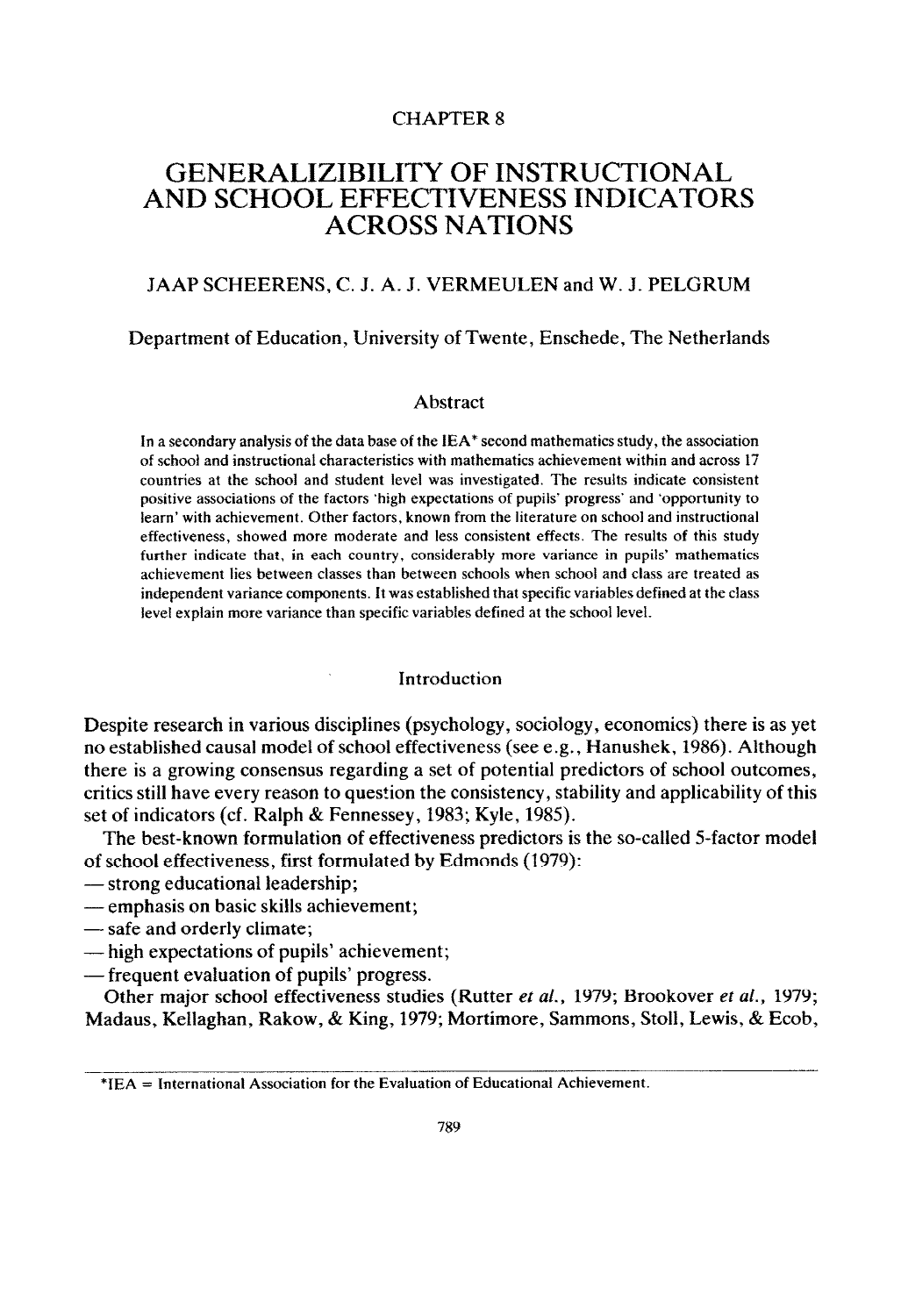1988) have yielded more elaborate sets of predictors, though generally in line with the '5 factor model'. Scheerens and Stoel (1988) propose a multilevel conceptual model of school effectiveness, in which school level variables are seen as supportive conditions for instructional measures at the class level that have been found to be associated with high achievement. An important, recently started, line of research on school effectiveness, looks at the generalizibility of school effectiveness predictors across contexts. 'Context' can be defined either as type of school (Firestone & Herriott, 1982; Stoel & Scheerens, 1988) or as student-body composition (Wimpelberg, Teddlie, & Springfield, 1987). These studies show there is reason to believe that the set of significant effectiveness predictors will vary across contexts. However, there is also evidence that certain class and school factors are valuable effectiveness predictors in several contexts, for example structured teaching and time on task (cf. Kyle, 1985).

This chapter discusses the results of a study aimed at exploring the generalizibility vs. context-specifity of school and instructional effectiveness predictors, across nations. ln a secondary analysis, data from the IEA second mathematics study\* were used to compare degrees to which schools 'made a difference' in different countries, and the consistency in school level and class level variables that could explain these differences between schools. The fact that a secondary analysis was carried out implies that certain limitations of the available data with respect of the research aim had to be taken for granted. These were: predictor variables that from the literature appear important could only be partially covered, and the fact that in about half of the countries only one class per school was investigated, so that school effects could not be distinguished from class effects.

#### General Description of the Original Study and its Resulting Data Base

The Second International Mathematics Study (hereafter referred to as SIMS) was conducted in the following countries: Belgium (Flemish and French), Canada (Ontario and British Columbia). England, Finland, France, Hong Kong, Hungary, Israel, Japan. Luxembourg, The Netherlands, New Zealand, Nigeria, Scotland, Swaziland, Thailand, Sweden and the U.S.A. In this study a multilevel approach was used to investigate students' achievement in mathematics, and its determinants, at the level of the second grade of secondary education.

The study contained a cross sectional and longitudinal part. The cross sectional part involved the collection of data at one point in time (near the end of the second year), whereas the longitudinal part consisted of collecting pre and post test data at the beginning and end of the school year. Data were collected about student achievement in mathematics, with a multiple choice test of 154 items, common to the tests used in the cross sectional and longitudinal part of the study, distributed across subtests called Arithmetic. Algebra, Geometry, Statistics and Measurement. A multiple matrix sampling design was used to collect the test data of students. This consisted in giving each student a core booklet of 40 items and one out of four rotated forms (containing 34 or 35 items for the crosssectional and longitudinal part of the study respectively). Furthermore, additional data were collected at the level of students, teachers and schools. All data were collected by means of questionnaires and/or paper and pencil tests. The documentation accompanying

<sup>&</sup>quot;The **data were made available on tape by the International Coordinating Centre for that study in Wellington. New Zealand.**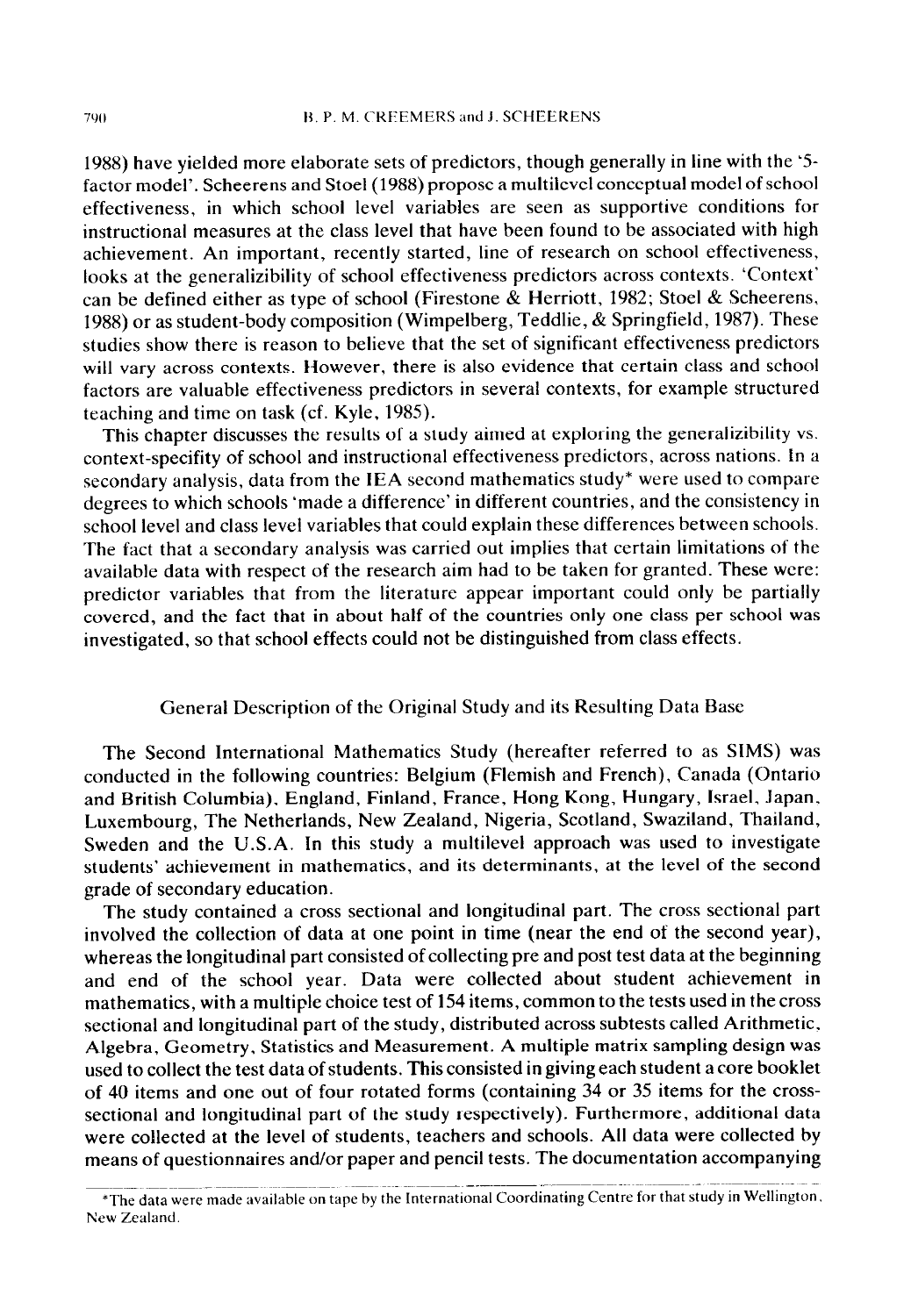the tapes contains a description of the variables for which data were collected at each level.

Table 8.1 contains an overview of numbers of the various units (students, teachers, schools and classes per school) for those countries included in the analyses presented in this chapter, as well as some descriptive statistics on the outcome variable.

We shall now describe which variables were selected from the data bases for investigating the research problem.

#### Variables

The dependent variables of the IEA second mathematics study were multiple choice tests in arithmetic, algebra, geometry, statistics and measurement. In all secondary analyses, the total score across these sub-tests was used. Total scores for each student were determined by calculating the percentage of items administered to a particular student, that was correct. Although this might introduce some error variance due to the difference in difficulty between rotated forms, for the purpose of our analyses this effect is assumed not to be important. First of all a sub-set of available predictor variables was selected, categorized as school variables, class variables, teacher variables and pupil variables, that had some correspondence to relevant school effectiveness predictors, as appears in the literature. Since this sub-set was still as many as 73 variables, a further reduction procedure was used. Working from the correlation matrix of all independent variables and the dependent variable, where student and class scores were aggregated up to the school level, the following selection criteria were used:

-the independent variable had to correlate .10 or more with the dependent variable in at least 5 countries;

| Country              | <b>Students</b> | <b>Teachers</b> | <b>Schools</b> | <b>Classes</b><br>per school | Mean  | <b>Standard</b><br>deviation |
|----------------------|-----------------|-----------------|----------------|------------------------------|-------|------------------------------|
| 15 Belgium (Fl.)     | 3282            | 150             | 150            |                              | 53.36 | 26.50                        |
| 16 Belgium (Fr.)     | 1558            | 83              | 82             |                              | 53.23 | 19.88                        |
| 22 Canada (Br. Col.) | 2228            | 87              | 87             |                              | 52.07 | 20.66                        |
| 25 Canada (Ontario)  | 4597            | 170             | 106            | >1                           | 47.26 | 20.62                        |
| 39 Finland           | 4484            | 206             | 98             | >1                           | 43.60 | 19.52                        |
| 40 France            | 8230            | 338             | 174            | >1                           | 48.83 | 18.98                        |
| 43 Hong Kong         | 5548            | 125             | 125            |                              | 48.43 | 19.69                        |
| 44 Hungary           | 1754            | 70              | 70             |                              | 58.65 | 20.67                        |
| 50 Israel            | 2540            | 93              | 68             | >1                           | 44.10 | 22.56                        |
| 54 Japan             | 8091            | 212             | 212            |                              | 61.58 | 18.56                        |
| 59 Luxembourg        | 2106            | 107             | 42             | >1                           | 36.63 | 15.61                        |
| 62 Netherlands       | 5500            | 236             | 236            |                              | 54.96 | 21.66                        |
| 63 New Zealand       | 5252            | 193             | 100            | >1                           | 43.77 | 21.16                        |
| 72 Scotland          | 853             | 274             | 58             | >1                           | 50.90 | 22.67                        |
| 76 Sweden            | 3571            | 186             | 97             | >1                           | 36.53 | 16.48                        |
| 79 Thailand          | 3806            | 98              | 98             |                              | 42.56 | 17.77                        |
| 81 U.S.A.            | 6792            | 277             | 157            | >1                           | 44.71 | 21.63                        |
| Total                | 70192           | 2910            | 1960           |                              |       |                              |

**Table 8.** I

**Number of Students, Teachers, Schools and Classes Per School for Selected Countries, Means\* and Standard Deviations on Mathematics Achievement** 

**\*Means were computed without applying sampling weights.**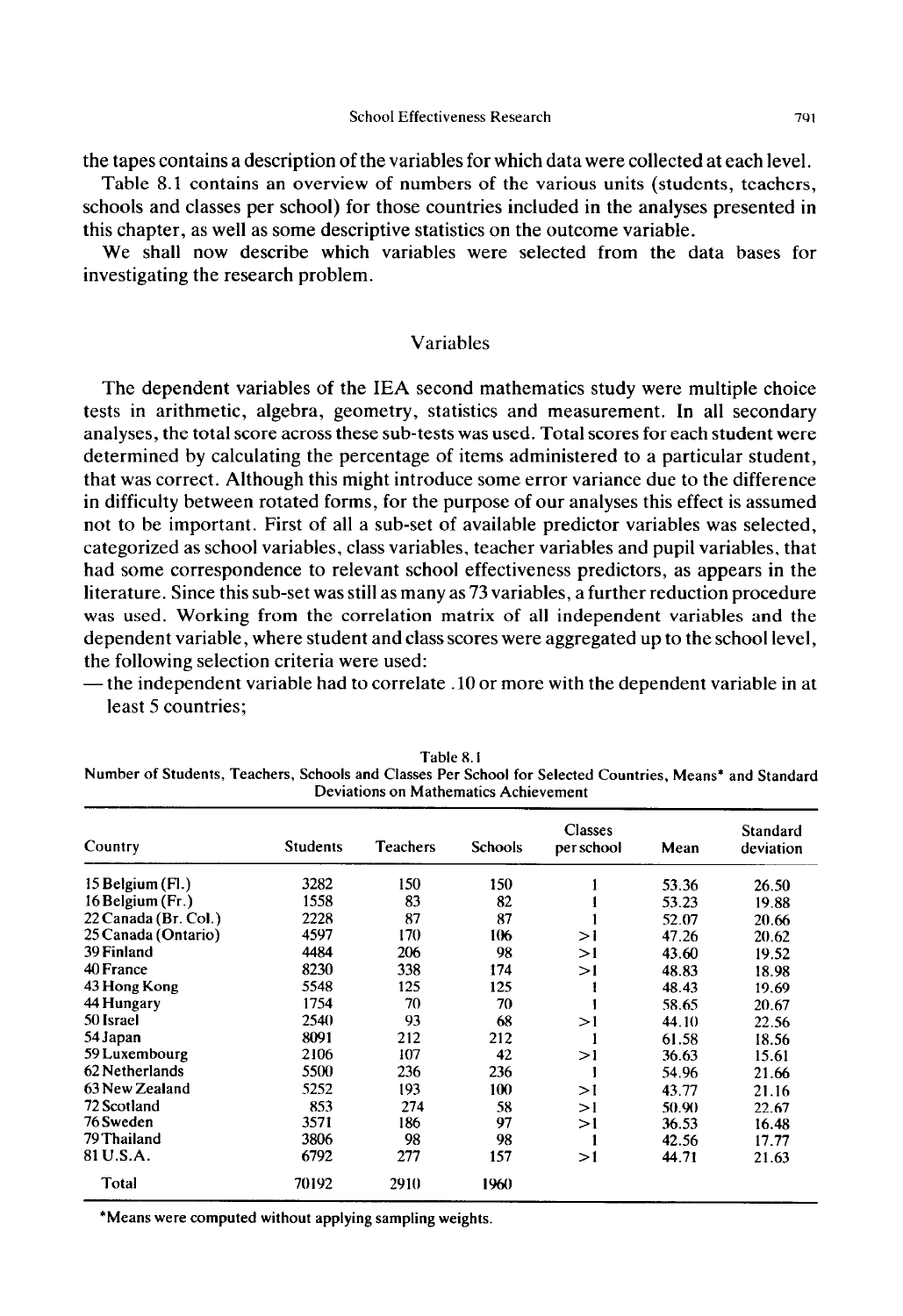- -any particular independent variable should not correlate over .20 with any other independent variable;
- the total number of missing cases should not be higher than 30 per cent in more than three countries;

Where predictor variables failed on any one of these criteria, but were seen, considering the literature, as particularly relevant, these variables were nevertheless included in the analysis. These variables were: number of meetings of mathematics teachers(smeet), estimate by teachers of number of pupils belonging to the top in mathematics achievement (ttop), degree of urbanization of the school area (sarea) and the use of teacher-made tests (townst).

Using these selections criteria the following list of I5 predictor variables was arrived at: - Pupil characteristics

father's occupation *(yffocci),* 

father's education (yfeduc).

-Teacher characteristics

experience as a mathematics teacher (in years  $-$  *texpmth*),

time spent on keeping order (in min per week  $-$ tordert).

time spent on teaching (in min per week  $-$  tlisst).

 $-$ Opportunity to learn

items to test covered in tuition (totl).

 $-$ Expectations

pupil's expectation of the number of years he/she will follow formal education (ymoreed),

estimate by teacher of the number of pupils who belong to the top in mathematics  $(ttop)$ .

-Instructional characteristics

total time (hours) spent on homework (yahwkt),

the use of published tests (tpubst),

the use of teacher made tests (fowntst).

-School characteristics

the number of women teachers in mathematics (ssommf),

the number of men teachers that teach only mathematics (sallmm),

the number of meetings of mathematics teachers (smeet).

-Contextual characteristics

degree of urbanization of the school area *(saeru),*  class size  $(k\ell qrt)$ .

#### Analyses

Apart from providing some basic descriptive statistics on the data set, our analyses aimed to answer two questions:

(1) do the variances between schools differ between countries?

(2) which school and instructional characteristics are stable predictors of achievement across countries?

Variance component analysis, using the VARCL-computing programme (cf. Aitkin  $\&$ Longford, 1986) — was carried out to estimate variances between school per country and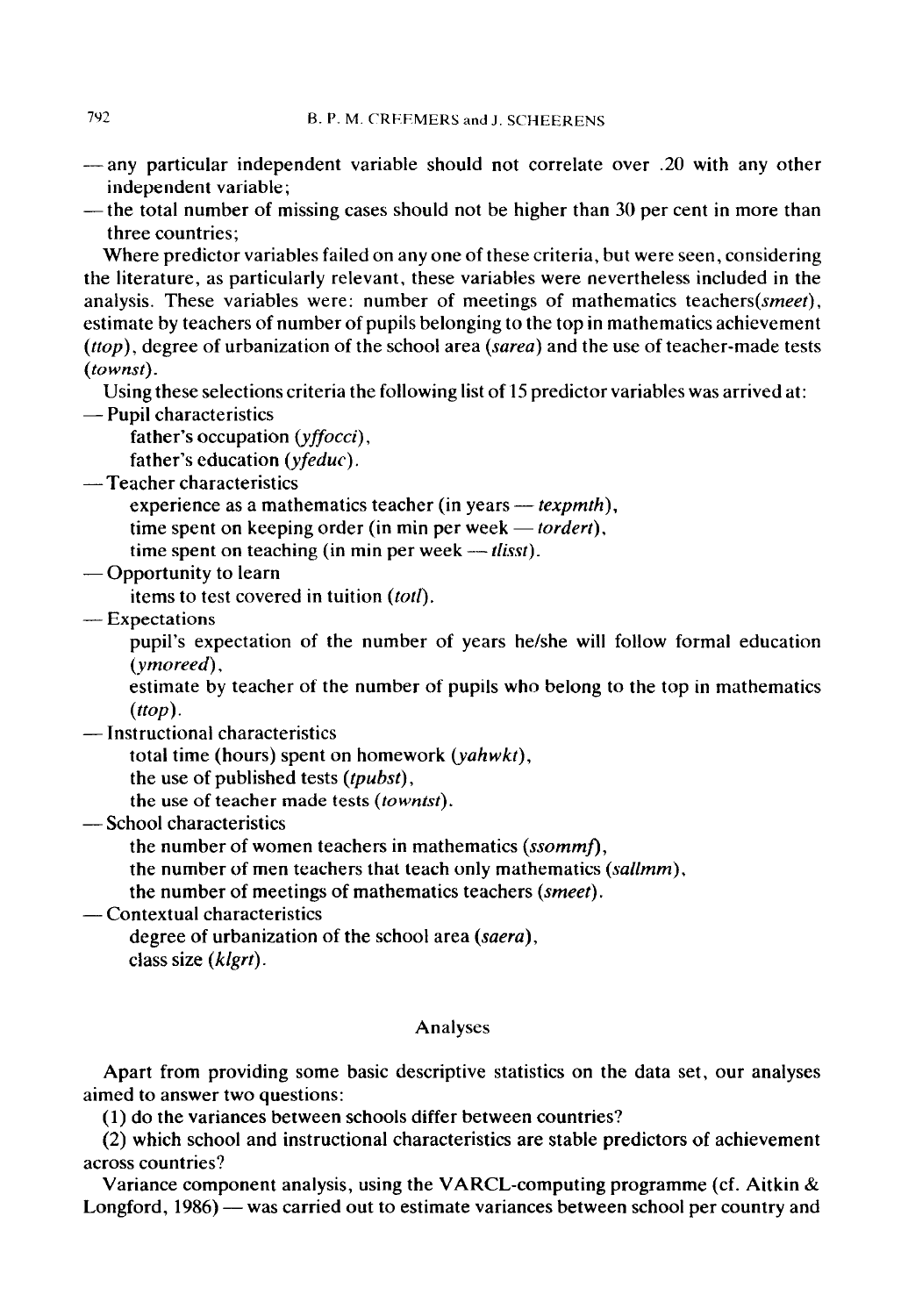to disentangle school and classroom effects, for those countries where data on more than one class per school were available. This type of analysis was also used to obtain estimates of the effect of specific school and class variables in terms of proportions of explained variance (in answer to question (2) stated above).

Variance component analysis was chosen because it belongs to a class of techniques (along with Raudenbush & Bryk's HLM procedure, Raudenbush & Bryk, 1986) that is most efficient for analyzing multilevel data (cf. Aitkin & Longford, 1986). By allowing for the coefficients for slopes and intercepts to be considered as random effects, this technique also offers possibilities for testing interesting substantive hypotheses about the equality of education in a particular school (cf. Brandsma  $\&$  Knuver, 1989) — when slopes are treated as outcomes.

The formulation of the model with random intercepts and random slopes is as follows:

$$
y_{ij} + (\alpha + \alpha_j) + (\beta + \beta_j)x_{ij} + \delta z_i + e_{ij}
$$

### where:

 $y_{ii}$  = dependent variable (score of pupil *i* in school *j*),

 $\alpha$  = intercept,

 $\alpha_i$  = random part of intercept,

 $\beta$ ,  $\delta$  = regression coefficients,

 $\beta_j$  = random part of the regression coefficient,<br>  $x_{ij}$  = pupil score on co-variate,

 $=$  pupil score on co-variate,

 $z_j$  = score on school or classroom level variable,<br> $e_{ij}$  = individual error term.

 $=$  *individual error term.* 

Analysis of more or less restricted versions of this model makes it possible to partition the total variance into school (and/or classroom) and pupil components; to examine the 'fit' of the model when specific sets of school (or class) level variables are added; to investigate (under the assumption of random effects) the significance of variances in slopes and intercepts among units, and, finally, to determine the effect-size of sets of predictor variables defined at the school and/or classroom level and individual predictor variables in terms of percentage of variance explained. Further details on the use of this particular technique for multilevel analysis are provided in the references stated above.

#### Results

### *School and Class Effects*

One problem in using the SIMS data set for secondary analyses with respect to school effectiveness is the confounding of school and class effects for those countries where only one class per school was sampled. This is the case for 8 of the 17 countries (see Table 8.2). By investigating the so-called 'null-model' (excluding all predictor variables), variance component analysis by means of the VARCL programme yields intra-class correlations as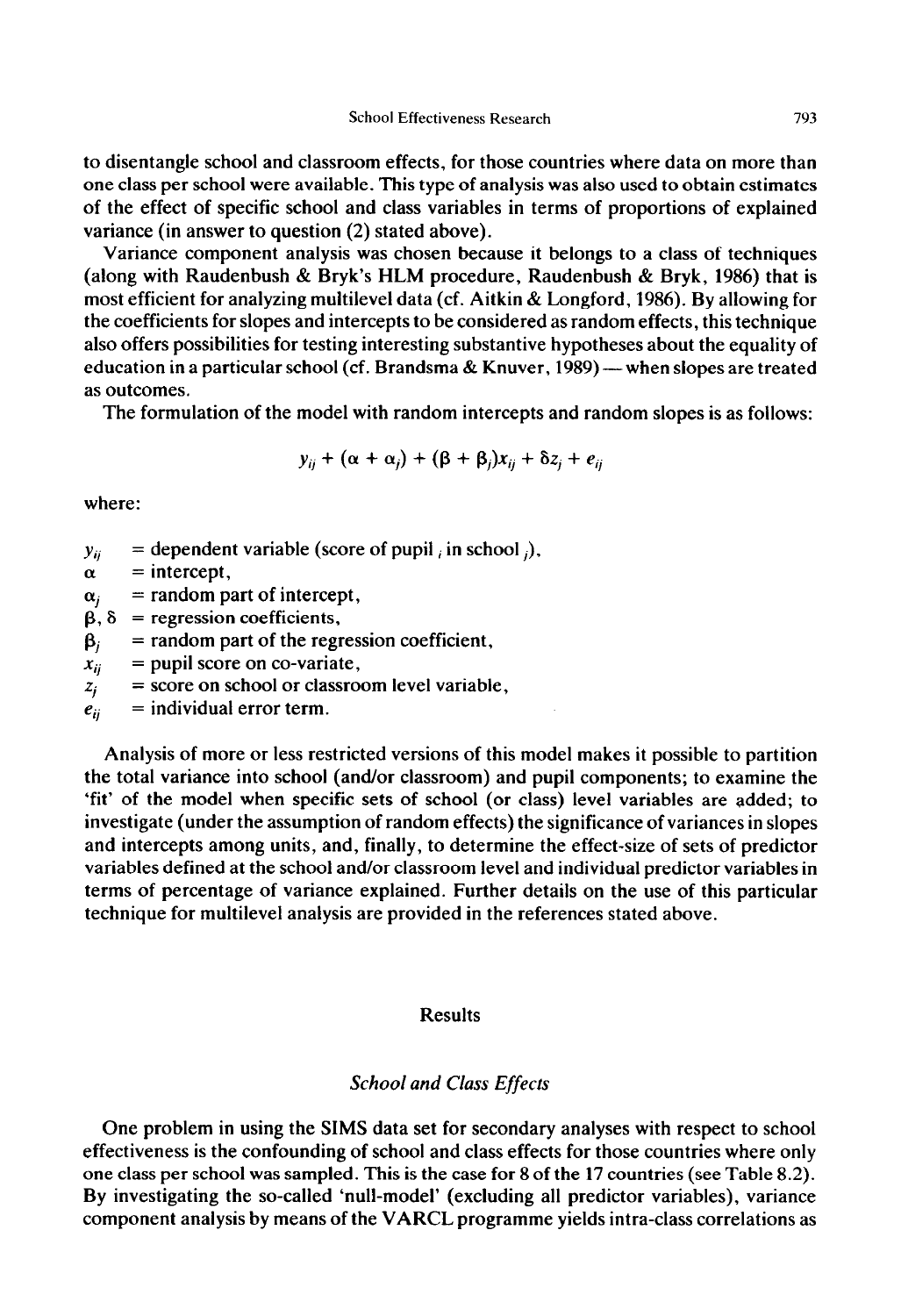a measure of the proportion of total variance explained by schools and classrooms respectively.

The results summarized in Table 8.2 indicate: (a) the degree to which classrooms differ within schools; (b) the degree to which schools still differ in average achievement when the between-classroom effect has been accounted for  $-$  at least for those countries where classroom and school effects could be separated; and (c) differences between countries in the pattern of between-class and between-school variances.

It is evident from Table 8.2 that important differences exist between countries in the degree to which school and class effects account for total variance. The general trend is that greater variance lies between classes than between schools. In some countries (notably Sweden, Finland and New Zealand) the simultaneous estimation of school and class effects shows that school effects are virtually non-existent when the classroom effect has been accounted for.

Another pattern, found in the data on Ontario and France is that both school and classroom effects are relatively small, indicating an educational system that shows considerable uniformity between and within schools. A further combination of class and school effects found in countries such as the U.S.A., Luxembourg and Scotland is a relatively large class effect together with a moderate school effect. In these countries there is both heterogeneity at the classroom and the school level. The very large estimates of the school variance components for Belgium (both Flemish and French) and The Netherlands are indicative of a strongly differentiated (as opposed to an integrated) organization of the national school system. This can be demonstrated by calculating the rho's within school types. For the four school types in The Netherlands, senior secondary, junior secondary, vocational technical and vocational domestic science the rho's are .27, .26, .42 and .30

| Country                      | Classroom variance<br>component | School variance<br>component |
|------------------------------|---------------------------------|------------------------------|
| 15 Belgium (Flemish)         |                                 | .50(0.48)                    |
| 16 Belgium (French)          |                                 | .64(.62)                     |
| 22 Canada (British Columbia) |                                 | .27(.27)                     |
| 25 Canada (Ontario)          | .18(.17)                        | .09(.09)                     |
| 39 Finland                   | .45(.41)                        | .002                         |
| 40 France                    | .17(.16)                        | .06(0.05)                    |
| 43 Hong Kong                 |                                 | .51(.50)                     |
| 44 Hungary                   |                                 | .30(.27)                     |
| 50 Israel                    | .22(.21)                        | .10(0.08)                    |
| 54 Japan                     |                                 | .08(.07)                     |
| 59 Luxembourg                | .29(.29)                        | .15(.15)                     |
| 62 Netherlands               |                                 | .67(.66)                     |
| 63 New Zealand               | .45(.42)                        | .01 (.004)                   |
| 72 Scotland                  | .34(.31)                        | .12(.05)                     |
| 76 Sweden                    | .45(.45)                        | 00.                          |
| 79 Thailand                  |                                 | .39(.38)                     |
| 81 U.S.A.                    | 46(.45)                         | .10(.09)                     |

**Table X.2 Estimates of the Variance Explained by Schools and Classes** 

**Note: Estimates of the variances expressed in terms of the intra-class correlation coefficient. for all countries. assuming schools are sampled at random within countries and classrooms are sampled at random within schools; the coefficients shown between brackets are the intra-class correlation coefficients are controlling for fathers' occupation** (*yfocci*).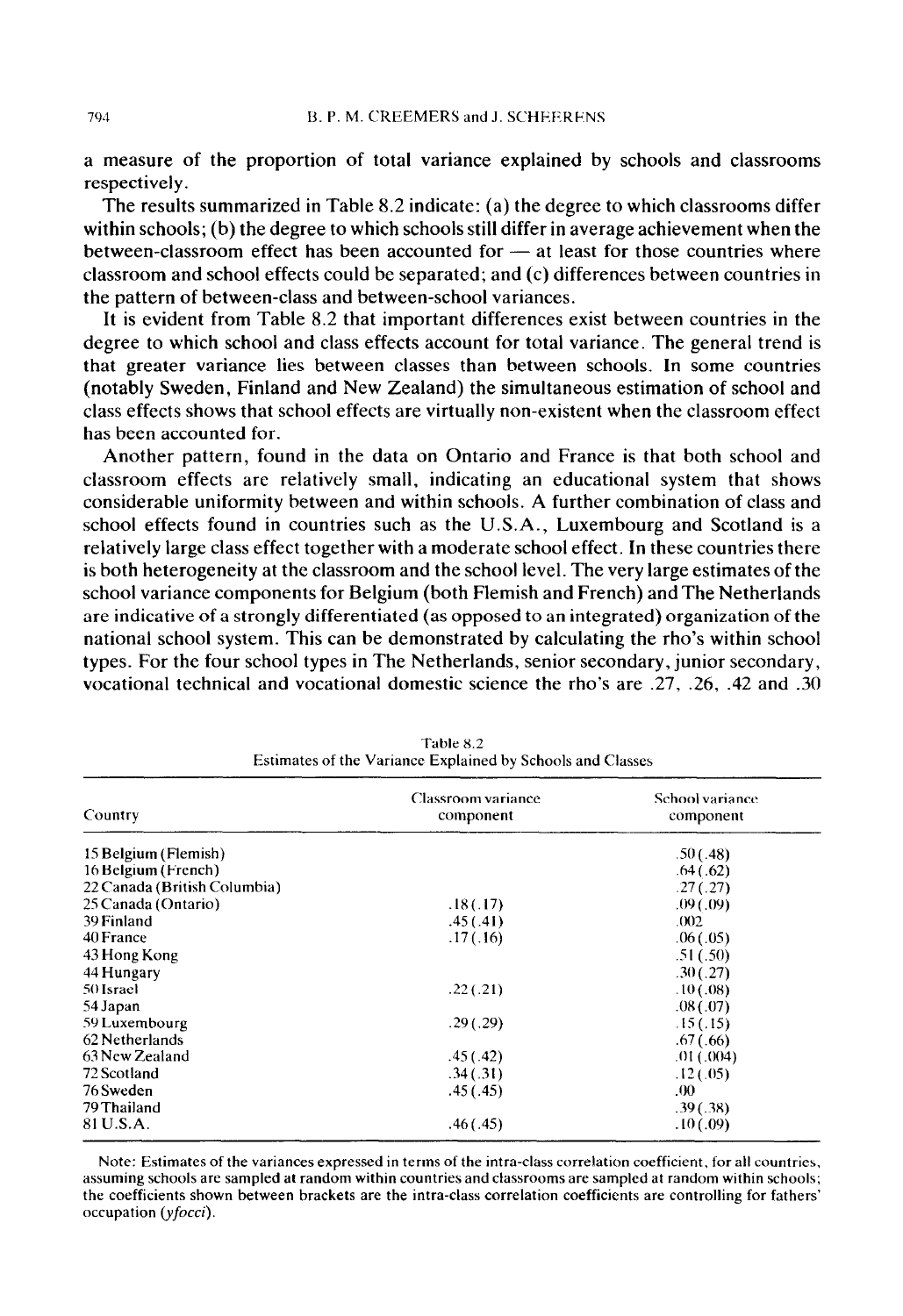respectively. The estimates of classroom and school effects were only slightly smaller when father's occupation, as a student background variable, was controlled for (figures shown between brackets in Table 8.2). The overall conclusion from the results presented in Table 8.2, with respect to the phenomenon of school effectiveness, is that the expression 'schools can make a difference' (Brookover et al., 1979) means something quite different in different countries.

# *Effects of Specific School and Class Variables*

To examine the effects of specific school and classroom variables we used the VARCL programme to estimate the association (in terms of a standardized regression coefficient) of each predictor variable with mathematics achievement, after controlling for father's occupation (when this variable was not measured in a particular country we used father's education as the concomitant variable). The results are summarized in Table 8.3, where positive associations, significant at the 5 per cent are indicated by a plus, and negative significant associations by a minus sign.

Predictor variables that show the strongest and most consistent (i.e., consistent across countries) positive association with mathematics achievement are educational expectations as expressed by pupils *(ymoreed)* and by teachers *(flop).* 

Other predictor variables that show consistent positive associations with achievement are total time spent on homework *(vahwkt)* and opportunity to learn *(totl)*. As was expected, the variable time spent on keeping order *(tordert),* has a consistent negative association with achievement, though the coefficient reaches significance in only 5 countries. Class size *(klgrt)* is mostly positively associated with achievement, indicating that larger classroom generally do better; the coefficient is significant in eight cases (7 positive and 1 negative). Other variables that are well known from the literature on school effectiveness, such as teacher experience *(texpmrh)* and use of tests *(tpubst* and townst) generally show small and/or inconsistent associations with mathematics achievement. Classroom variables were generally more strongly associated with mathematics achievement than were school variables.

Finally, it was examined how well selected sets of predictor variables explained between-classroom and between-school variances respectively, after controlling for father's occupation. For each country those predictor variables were selected that were significantly associated with achievement (see the results in Table 8.3). The results are summarized in Table 8.4.

The results in Table 8.4 indicate that in most cases (7 countries) the selected sets of predictor variables operated at the classroom level to a larger degree than at the school level, although in two countries (Israel and Luxembourg) the selected sets of variables did better in explaining between-school variance than in explaining between-class variance. Again the overall impression is that there are large differences between countries in the way correlates of school effectiveness work. It should be noted, however, that the figures shown in Table 8.4 are the result of two kinds of sources of differences between countries: (a) the amount of variance that lies between classrooms vs. schools (Table 8.2); and (b) the differences among the sets of predictors that are significantly associated with mathematics achievement (Table 8.3).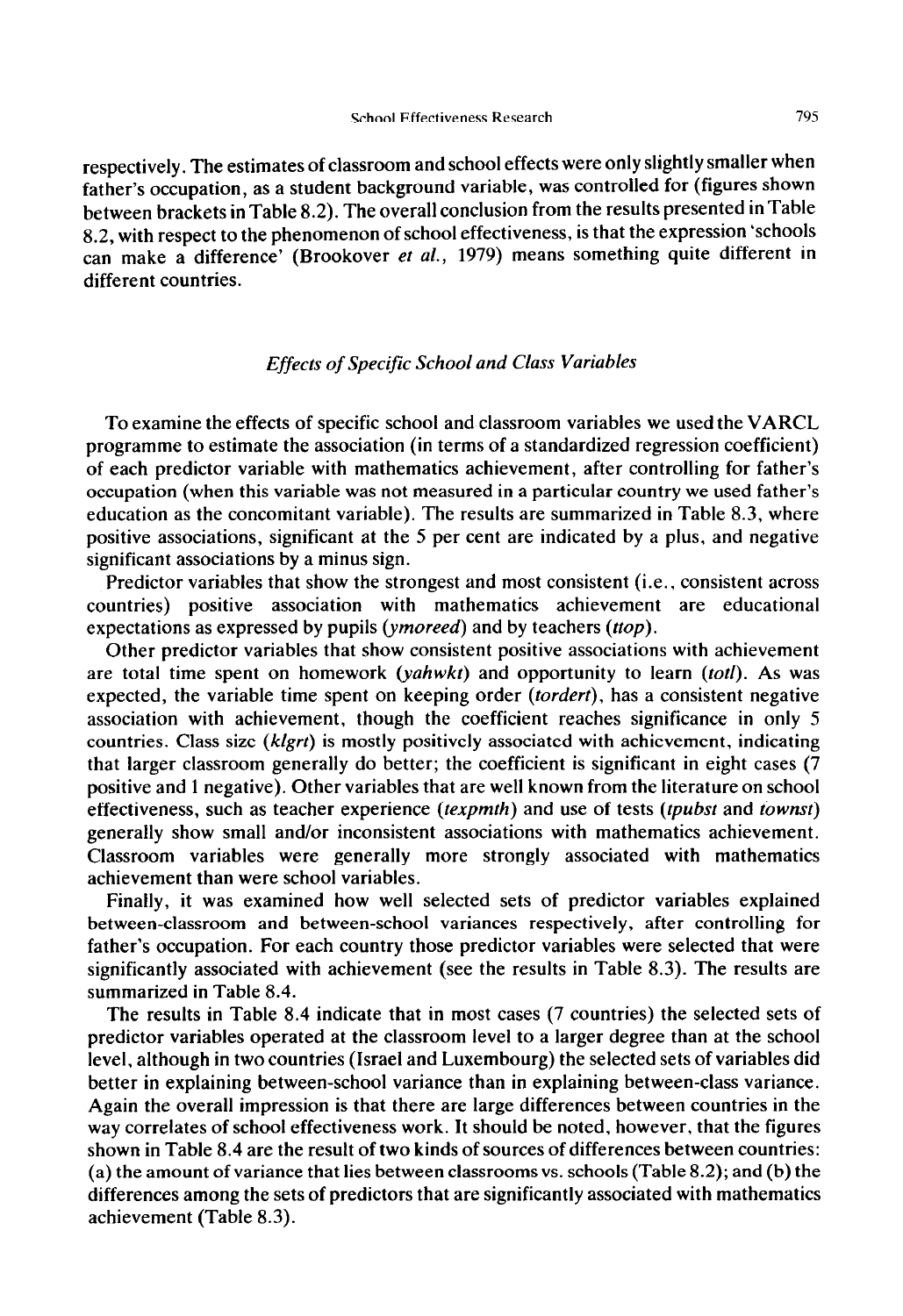| bnslisdT &<br>$\ddot{}$<br>┿<br>s Sweden<br>ł<br>+<br><b>Drettool</b> Scotland<br>ε<br>$\div$<br>┾<br>÷<br><b>S</b> New Zealand<br>$^+$<br>┿<br>┿<br><b>Netherlands</b><br>$\ddot{}$<br>$\,^+$<br><b>Sunodmaxu.</b> S<br>ł<br>magel 2<br><b>S</b> Israel<br>Ε<br>$^{+}$<br>$\,{}^+$<br>$\ddag$<br>I<br>tngnuH 2<br>ε<br>$\,{}^+$<br>$\,{}^+$<br>SnoX gnoH ဆို<br>Ε<br>Ε<br>i<br>S France<br>bnslni <sup>7</sup> S<br>$\,$<br>ł<br>Si Canada (Ont.)<br>+<br>$\ddag$<br>Canada (B.C.)<br>$\mathbb{Z}$<br>+<br>+<br>Belgium (Fr.)<br>$\overline{1}$<br>ε<br>ļ<br>ε<br>+<br>+<br>Belgium (FL)<br>$\overline{2}$<br>ε<br>ı<br>┿<br>Country<br>Number of woman teachers (ssommf)<br>Teacher experience (texpmth)<br>Time spent keeping order (tordert)<br>Number of male teachers (sallmm)<br>Use of published tests (tpubtst)<br>Use of own tests (towntst)<br>Time spent on teaching ( <i>tlistt</i> )<br>Fathers' occupation (yfocci<br>Fathers' education (yfeduc<br>Teacher expectations (ttop)<br>Opportunity to learn ( <i>tott</i> )<br>Class size ( <i>klgrt</i> )<br>Level of expected further<br>education ( <i>ymoreed</i> )<br>Homework (yahwkt)<br>Urbanization (saera)<br>Predictor variable | Predictor Variables with significant Positive $(+)$ or Negative $(-)$ Associations (5% Level) with Mathematics Achievement, when the Variance Component | Model is Analyzed by Means of the VARCL-Programme |  |  |  |  |  |  |  |                 |                          |
|-------------------------------------------------------------------------------------------------------------------------------------------------------------------------------------------------------------------------------------------------------------------------------------------------------------------------------------------------------------------------------------------------------------------------------------------------------------------------------------------------------------------------------------------------------------------------------------------------------------------------------------------------------------------------------------------------------------------------------------------------------------------------------------------------------------------------------------------------------------------------------------------------------------------------------------------------------------------------------------------------------------------------------------------------------------------------------------------------------------------------------------------------------------------------------------------------------|---------------------------------------------------------------------------------------------------------------------------------------------------------|---------------------------------------------------|--|--|--|--|--|--|--|-----------------|--------------------------|
|                                                                                                                                                                                                                                                                                                                                                                                                                                                                                                                                                                                                                                                                                                                                                                                                                                                                                                                                                                                                                                                                                                                                                                                                       |                                                                                                                                                         |                                                   |  |  |  |  |  |  |  | $V.S. U \ncong$ |                          |
|                                                                                                                                                                                                                                                                                                                                                                                                                                                                                                                                                                                                                                                                                                                                                                                                                                                                                                                                                                                                                                                                                                                                                                                                       |                                                                                                                                                         |                                                   |  |  |  |  |  |  |  |                 | Total                    |
|                                                                                                                                                                                                                                                                                                                                                                                                                                                                                                                                                                                                                                                                                                                                                                                                                                                                                                                                                                                                                                                                                                                                                                                                       |                                                                                                                                                         |                                                   |  |  |  |  |  |  |  | +               |                          |
|                                                                                                                                                                                                                                                                                                                                                                                                                                                                                                                                                                                                                                                                                                                                                                                                                                                                                                                                                                                                                                                                                                                                                                                                       |                                                                                                                                                         |                                                   |  |  |  |  |  |  |  | +               |                          |
|                                                                                                                                                                                                                                                                                                                                                                                                                                                                                                                                                                                                                                                                                                                                                                                                                                                                                                                                                                                                                                                                                                                                                                                                       |                                                                                                                                                         |                                                   |  |  |  |  |  |  |  |                 |                          |
|                                                                                                                                                                                                                                                                                                                                                                                                                                                                                                                                                                                                                                                                                                                                                                                                                                                                                                                                                                                                                                                                                                                                                                                                       |                                                                                                                                                         |                                                   |  |  |  |  |  |  |  |                 |                          |
|                                                                                                                                                                                                                                                                                                                                                                                                                                                                                                                                                                                                                                                                                                                                                                                                                                                                                                                                                                                                                                                                                                                                                                                                       |                                                                                                                                                         |                                                   |  |  |  |  |  |  |  | ł               | n                        |
|                                                                                                                                                                                                                                                                                                                                                                                                                                                                                                                                                                                                                                                                                                                                                                                                                                                                                                                                                                                                                                                                                                                                                                                                       |                                                                                                                                                         |                                                   |  |  |  |  |  |  |  |                 |                          |
|                                                                                                                                                                                                                                                                                                                                                                                                                                                                                                                                                                                                                                                                                                                                                                                                                                                                                                                                                                                                                                                                                                                                                                                                       |                                                                                                                                                         |                                                   |  |  |  |  |  |  |  |                 | G                        |
|                                                                                                                                                                                                                                                                                                                                                                                                                                                                                                                                                                                                                                                                                                                                                                                                                                                                                                                                                                                                                                                                                                                                                                                                       |                                                                                                                                                         |                                                   |  |  |  |  |  |  |  |                 | muo                      |
|                                                                                                                                                                                                                                                                                                                                                                                                                                                                                                                                                                                                                                                                                                                                                                                                                                                                                                                                                                                                                                                                                                                                                                                                       |                                                                                                                                                         |                                                   |  |  |  |  |  |  |  |                 |                          |
|                                                                                                                                                                                                                                                                                                                                                                                                                                                                                                                                                                                                                                                                                                                                                                                                                                                                                                                                                                                                                                                                                                                                                                                                       |                                                                                                                                                         |                                                   |  |  |  |  |  |  |  |                 |                          |
|                                                                                                                                                                                                                                                                                                                                                                                                                                                                                                                                                                                                                                                                                                                                                                                                                                                                                                                                                                                                                                                                                                                                                                                                       |                                                                                                                                                         |                                                   |  |  |  |  |  |  |  |                 |                          |
|                                                                                                                                                                                                                                                                                                                                                                                                                                                                                                                                                                                                                                                                                                                                                                                                                                                                                                                                                                                                                                                                                                                                                                                                       |                                                                                                                                                         |                                                   |  |  |  |  |  |  |  |                 |                          |
|                                                                                                                                                                                                                                                                                                                                                                                                                                                                                                                                                                                                                                                                                                                                                                                                                                                                                                                                                                                                                                                                                                                                                                                                       |                                                                                                                                                         |                                                   |  |  |  |  |  |  |  |                 | $\infty$ m m m $\subset$ |
| Number of meetings (smeet                                                                                                                                                                                                                                                                                                                                                                                                                                                                                                                                                                                                                                                                                                                                                                                                                                                                                                                                                                                                                                                                                                                                                                             |                                                                                                                                                         |                                                   |  |  |  |  |  |  |  |                 |                          |

**Note: School and classroom predictor variables are corrected for father's occupation or father's education -when a predictor variable was not measured**   $\frac{1}{2}$ in a country this is indicated by the letter m. **in a country this is indicated by the letter m.** 

# B. P. M. CREEMERS and J. SCHEERENS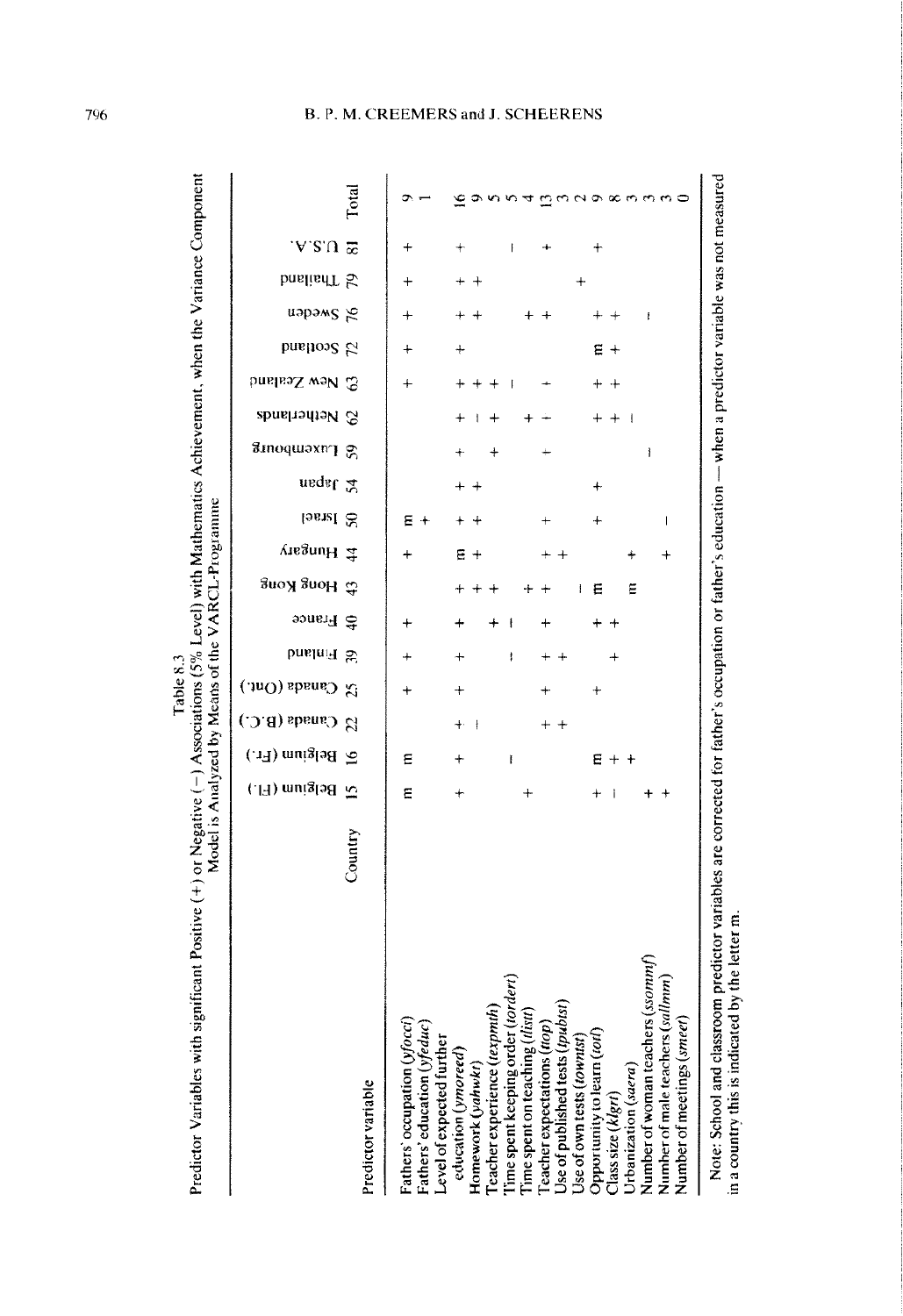#### School Effectiveness Research 797

| Country                      | % of between classroom<br>variance explained by<br>selected variables | % of between school<br>variance explained by<br>selected variables |
|------------------------------|-----------------------------------------------------------------------|--------------------------------------------------------------------|
| 15 Belgium (Flemish)         |                                                                       | 8                                                                  |
| 16 Belgium (French)          |                                                                       | 11                                                                 |
| 22 Canada (British Columbia) |                                                                       | Q                                                                  |
| 25 Canada (Ontario)          | 3                                                                     |                                                                    |
| 39 Finland                   | 41                                                                    |                                                                    |
| 40 France                    | 8                                                                     |                                                                    |
| 43 Hong Kong                 |                                                                       | 13                                                                 |
| 44 Hungary                   |                                                                       | 8                                                                  |
| 50 Israel                    |                                                                       |                                                                    |
| 54 Japan                     |                                                                       |                                                                    |
| 59 Luxembourg                | 3                                                                     |                                                                    |
| 62 Netherlands               |                                                                       | 22                                                                 |
| 63 New Zealand               | 25                                                                    |                                                                    |
| 72 Scotland                  | 17                                                                    | o                                                                  |
| 76 Sweden                    | 20                                                                    | 0                                                                  |
| 79 Thailand                  |                                                                       |                                                                    |
| 81 U.S.A.                    | 20                                                                    | 2                                                                  |

#### Table 8.4 Effects of Selected Sub-Sets of Predictor Variables in Terms of Percentage of Explained Between-Classroom and Explained Between-School Variance

Note: For those countries where data on only 1 classroom per school were collected. there was no way to separate class components and school variance components.

#### Discussion

The results of this secondary analysis suggest that a small number of school/class characteristics show a consistently positive association with mathematics achievement. These factors are: positive expectations of pupils' achievement (the variables *ymoreed* with an average association of .19 with achievement and  $ttop$ , average association of .22), and opportunity to learn (average association with achievement of. 15).

Other variables that, in the literature on school and instructional effectiveness, have repeatedly shown positive associations with achievement such as frequent evaluation (here represented in the variables *toubst* and *towntst*), teachers' experience (*texpmth*), and indicators of 'time on task' (texplm) were found to have weak and/or inconsistent effects.

The educational significance of the positive results might be challenged on conceptual and statistical grounds. One could argue that associations of variables such as 'positive expectations' and 'opportunity to learn' with achievement, are something of a tautology. In the worst case, opportunity to learn could reflect the purposeful training of test items. 'High expectations'  $-$  it has been said before (Ralph & Fennessey, 1983)  $-$  might just as well be seen as the *effects* of high achievement rather than one of its *causes*. Statistical objections to the effects that were found in this study are that the effects are small and that background factors of pupils such as social economical status and intelligence were not sufficiently accounted for. As to the first type of criticism, it should be pointed out that correlations of about .lO, however low in an absolute sense, may still represent educationally meaningful effects (cf. Bosker & Scheerens, 1988). The objection of insufficient control of student background variables cannot be countered: this is one of the limits imposed by the fact that an existing data base was used. The one student background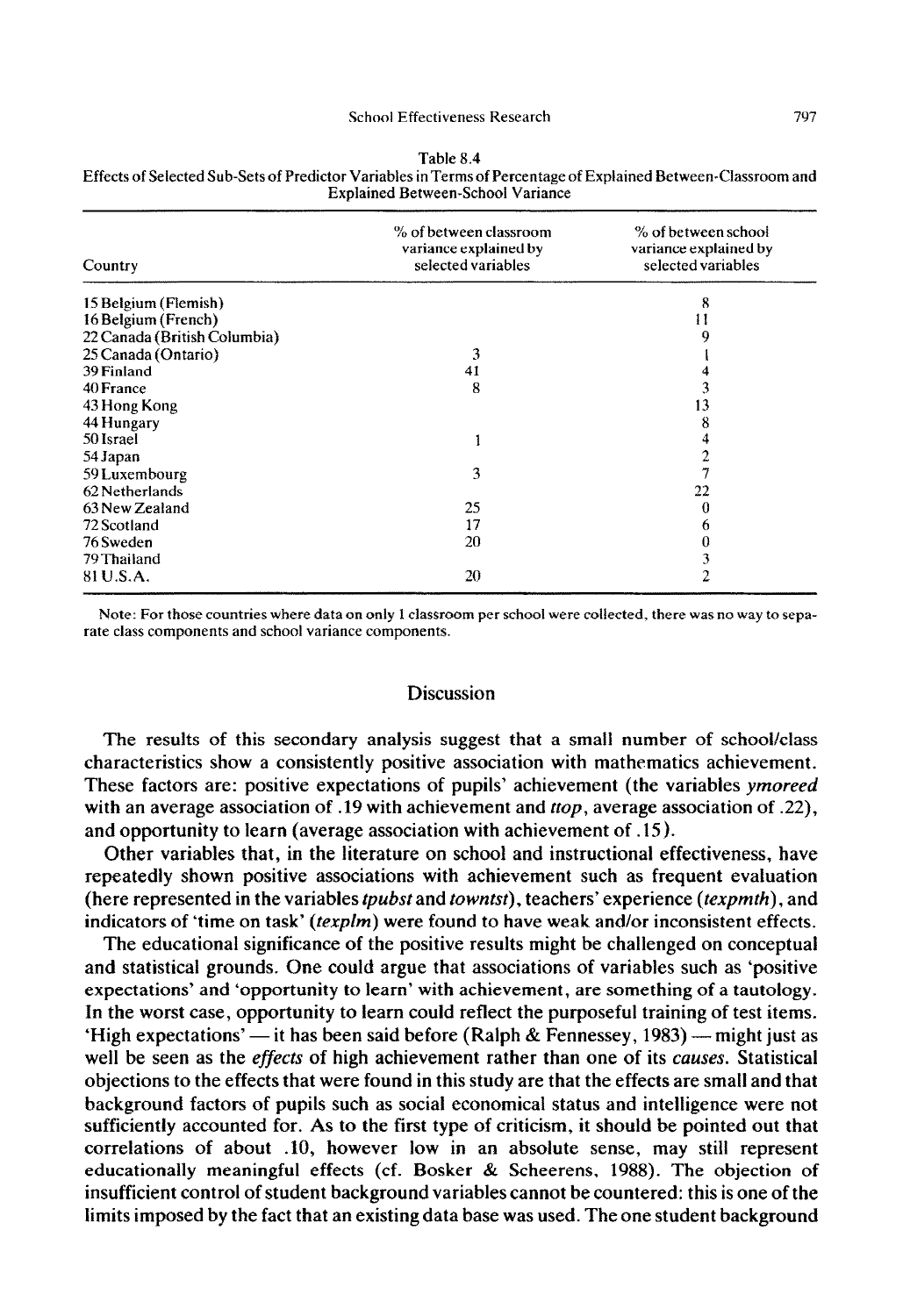variable that was used, 'father's occupation', is a proxy-variable for social economic status; as appeared from the analysis, it did not explain much variance in achievement.

The results further show many differences between countries as far as average achievement and between-school variance is concerned (Tables 8.1 and 8.2). Differences in the between-school variances can be interpreted as consequences of more integrated and centralized, as compared with more differentiated and decentralized, national educational systems. In those cases where the available data allowed us to disentangle school and class variance, it was found that generally more variance is explained by classrooms than by schools. Moreover, specific patterns of school and class variances were discerned, where some countries had both a sizable between **school variance** and a large between-classroom variance (U.S.A., Luxembourg and Scotland), other countries showed almost no between-school variance but large between-class variances (Sweden, Finland, New Zealand) and finally some countries *(France,* Canada Ontario) had both a relatively low between-class variance and a relatively low between-school variance (see Table 8.2).

A final conclusion concerns the relative importance of specific predictor variables. defined either at the school or classroom level. The question whether indicators (i.e., predictors) of school effectiveness are genuine school characteristics, or aggregated class characteristics, has repeatedly been posed in the literature on school and class effectiveness. Our data support the position that the case for 'effective classrooms' is somewhat strong than that for 'effective schools'. First, because it was found that in most countries where this could be analyzed, the between class variance was larger than the between school variance and secondly, because the predictor variables defined at the school level generally explained less variance than the predictor variables defined at the class level. Yet one cannot be definite about this last conclusion since important school level variables such as 'educational leadership' and 'achievement oriented school policy' were not included in the data set and classroom effects may well be inflated due to streaming.

#### References

- Aitkin, M., & Longford, N. (1986). Statistical modelling issues in school effectiveness studies. The Journal of the *Royal Statisfical Society,* **Series A (General), 149 (1). t-43.**
- **Bosker, R. J., & Scheerens. J. (1989). Criterion definition, effect size and stability, three fundamental questions in school effectiveness research. In B. P. M. Creemers & B. Reynolds (Eds.), School effectiveness** *and school improvemenl.* **Lisse: Swets & Zeitlinger.**
- Brandsma, H. P., & Knuver, A. W. M. (1989). De invloed van school- en klaskenmerken op rekenprestaties in het onderwijs. In J. Scheerens en J. Verhoeven, (Eds.), *Schoolorganisatie*, beleid en onderwijskwaliteit. Lisse: **Swets & Zeitlinger.**
- Brookover *et al.* (1979). *School social systems and student achievement: schools can make a difference. New York:* **Praeger.**
- **Edmonds, R. (1979). Some schools work and more and more can.** *Social Policy, 9, 28-32.*
- **Firestone, W. A., & Herriott, R. E. (1982). Prescriptions for effective elementary schools don't fit secondary schools.** *Educational Adminisrration Quarterly, 18 (2), 39-59.*
- Hanushek, E. A. (1986). The economics of schooling: production and efficiency in public schools. *Journal of Economic Literature. 24.* **1141-l 177.**
- **Kyle. R. M. J. (1985).** *Reaching for excellence. An effective schools sourcebook.* **Washington: US Government Printing Office.**
- Madaus, G. F., Kellaghan, T., Rakow, E. A., & King, D. (1979). The sensitivity of measures of school **effectiveness.** *Harvard Educational Review, 49,207-230.*
- **Mortimore. P., Sammons. P., Stall, L.. Lewis. D., & Ecob, R. (19X8).** *The junior school project; technical appendices.* **London: ILEA, Research and Statistics Branch.**